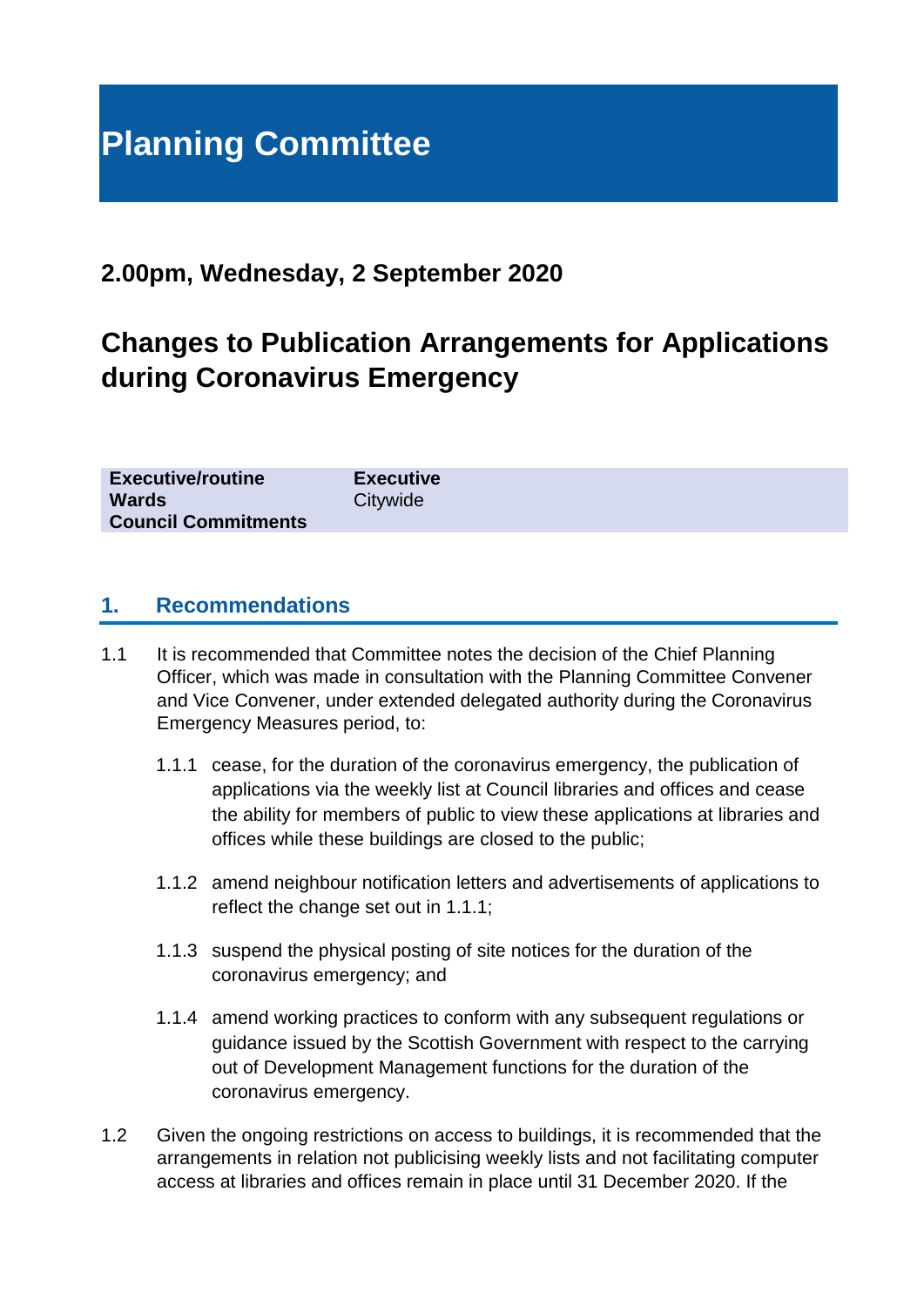Chief Planning Officer considers that these measures need to continue beyond that date, he shall take a decision to do so following consultation with the Convener and Vice Convener of the Planning Committee and report to Committee on that decision thereafter.

1.3 Given the lower risk of contracting coronavirus during external activities, it is recommended that the posting of site notices is resumed from 6 October 2020, subject to the Chief Planning Officer being provided the authority not to post these, if he considers that there is an increased risk to officers or to the objectives of community health protection.

#### **Paul Lawrence** Executive Director of Place

Contact: David Givan, Planning and Building Standards Service Manager E-mail: [david.givan@edinburgh.gov.uk](mailto:david.givan@edinburgh.gov.uk) l Tel: 0131 529 3679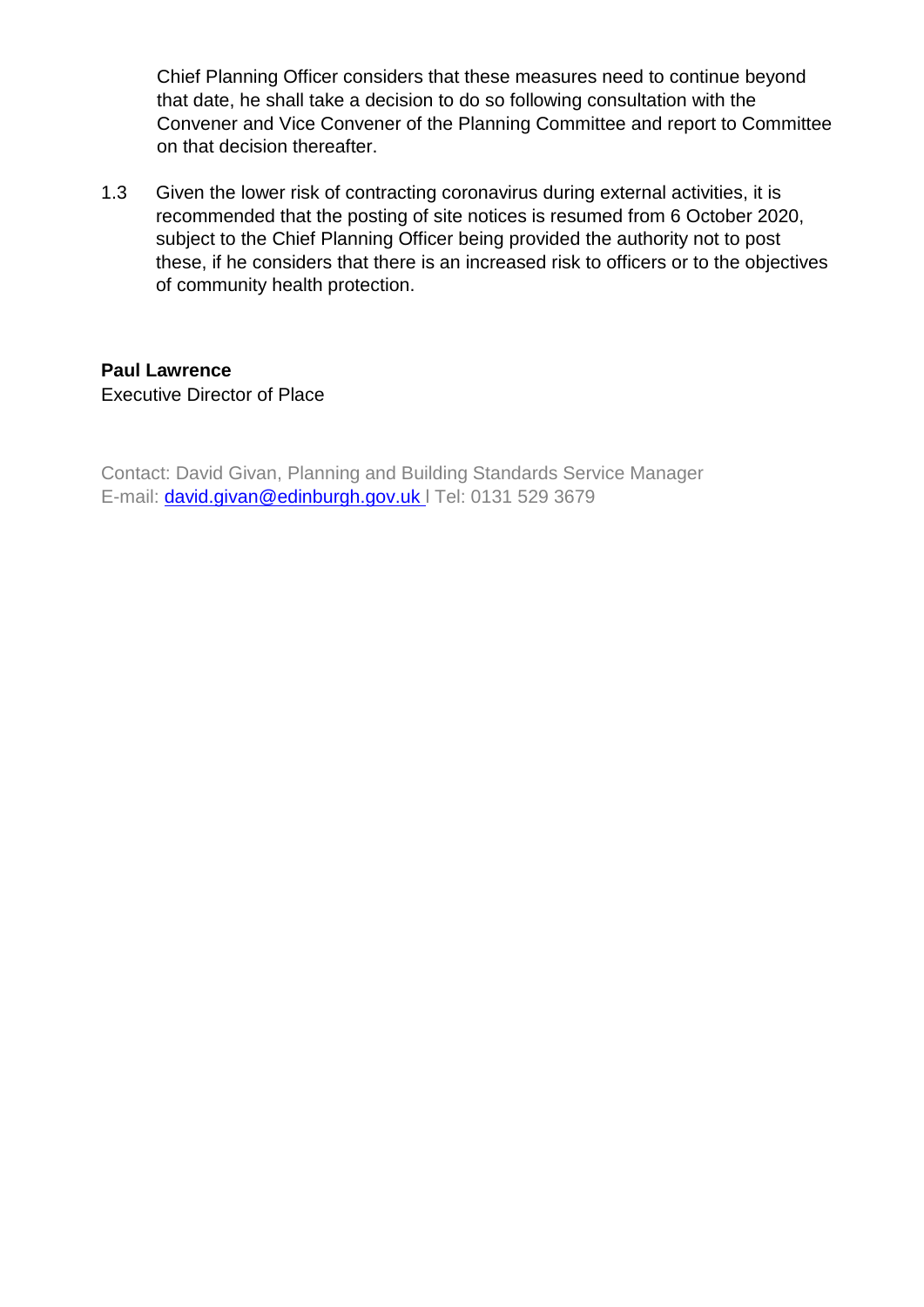# **Report**

# **Changes to Publication Arrangements for Applications during Coronavirus Emergency Planning Contingency Measures**

## **2. Executive Summary**

- 2.1 The Council published its weekly list of applications in libraries, Hub buildings and its principal office at Waverley Court. At these buildings allowed the public to view the plans for applications via computers. These buildings were closed to the public as a result of the Coronavirus Emergency.
- 2.2 In addition, the Council published and posted site notices for a variety of applications. The coronavirus emergency precluded Council officers from the ability to physically post such notices.
- 2.3 As a result of the Coronavirus emergency therefore, it was necessary to make changes to how planning and related applications were publicised and progressed. The Coronavirus (Scotland) Act 2020 allows Councils to take decisions not to physically publish or publicise documents or make documents available for physical inspection where they consider that doing so may give rise to a significant risk of transmission of coronavirus.
- 2.4 The purpose of this report to notify members of the decision taken by the Chief Planning Officer in consultation with the Convener and Vice Convener of the Planning Committee to implement these emergency powers, for the limited duration of the current coronavirus emergency. These powers relate to the carrying out of Development Management Functions under the Planning Acts and associated Regulations.
- 2.5 These measures allowed the Planning service to continue to progress and determine applications. Without them in place, it would not have been possible to make planning decisions. Were this to have been the case, there would have been impacts on the city's economy as a result of development being stalled.
- 2.6 The report also seeks authority for an extension to these measures.
- 2.7 The Scheme of Delegation to Officers was extended as a result of Coronavirus. The extension allowed the Chief Planning Officer to take decision in consultation with the Convener and Vice Convener. This scheme ends on 1 September.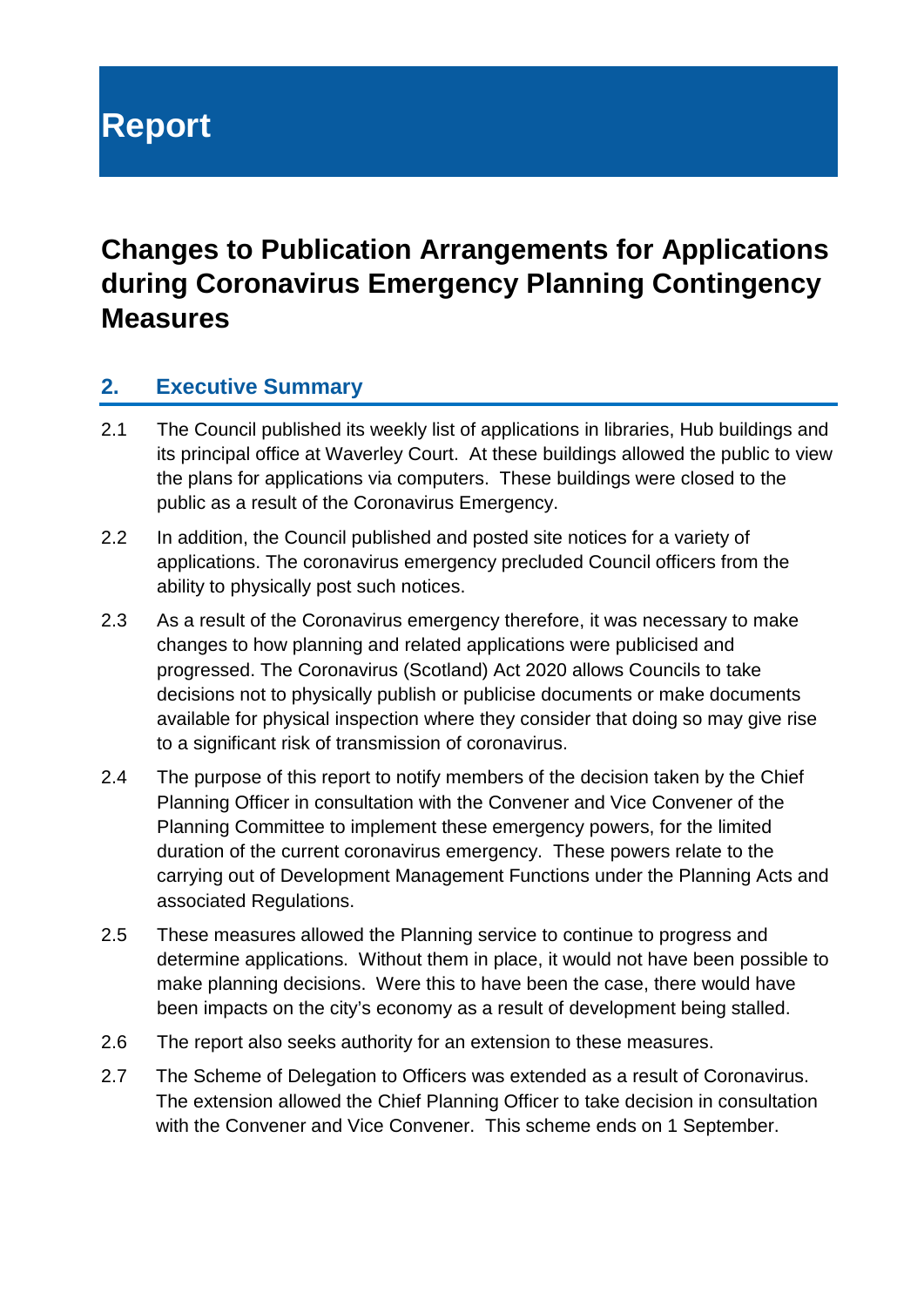## **3. Background**

#### **Planning Committee and Development Management Sub-Committee**

- 3.1 The Council acts as Planning Authority under the Town and Country Planning (Scotland) Act 1997 and the Planning (Listed Buildings and Conservation Areas) (Scotland) Act 1997 and other related legislation.
- 3.2 Under these Acts and associated Regulations, the Council published applications via its weekly list of applications in libraries and its principal office at Waverley Court. In addition, it published this list at its Hub buildings. At these buildings it also allowed the public to view the plans for applications via computers. These buildings were closed to the public as a result of the Coronavirus Emergency.
- 3.3 In addition, the Council published and posted site notices for a variety of applications, including certain categories of development, applications for listed building consent, applications affecting setting of listed buildings, applications in conservation area etc. The coronavirus emergency precluded Council officers from the ability to physically post such notices. Health advice on staying at home recognised the need to restrict social contact and therefore discouraged members of the public leaving their properties to view site notices.
- 3.4 Paragraph 10(2) of Schedule 6 to the Coronavirus (Scotland) Act 2020 removes the duty requiring public authorities to physically publish or publicise documents or make documents available for physical inspection where they consider that doing so may give rise to a significant risk of transmission of coronavirus.
- 3.5 These powers remove the requirements to physically publish: weekly lists and make them available at council offices; make copies of documents relating to planning and related applications available for public inspection; and physical posting of site notices in relation to planning and related applications.
- 3.6 The removal of the legislative burden of physically publishing planning documentation facilitated the resumption of the development management process allowing decisions to be made on development proposals. Implementation of the package of measures contained in the Coronavirus (Scotland) Act 2020, and subsequent regulations issued by the Scottish Government, will assist with the city's resilience in its economy being able to recover from the Coronavirus.

## **4. Main report**

## **Decision made by Chief Planning Officer to change publication arrangements**

4.1 Since the start of the Coronavirus emergency, several measures were required to ensure that the Council and the Planning Service was, and is, able to maintain business. These were arrangements put in place by the Chief Planning Officer under the extended scheme of delegation following consultation with the Convener and Vice Convener of the Planning Committee on 14 April 2020.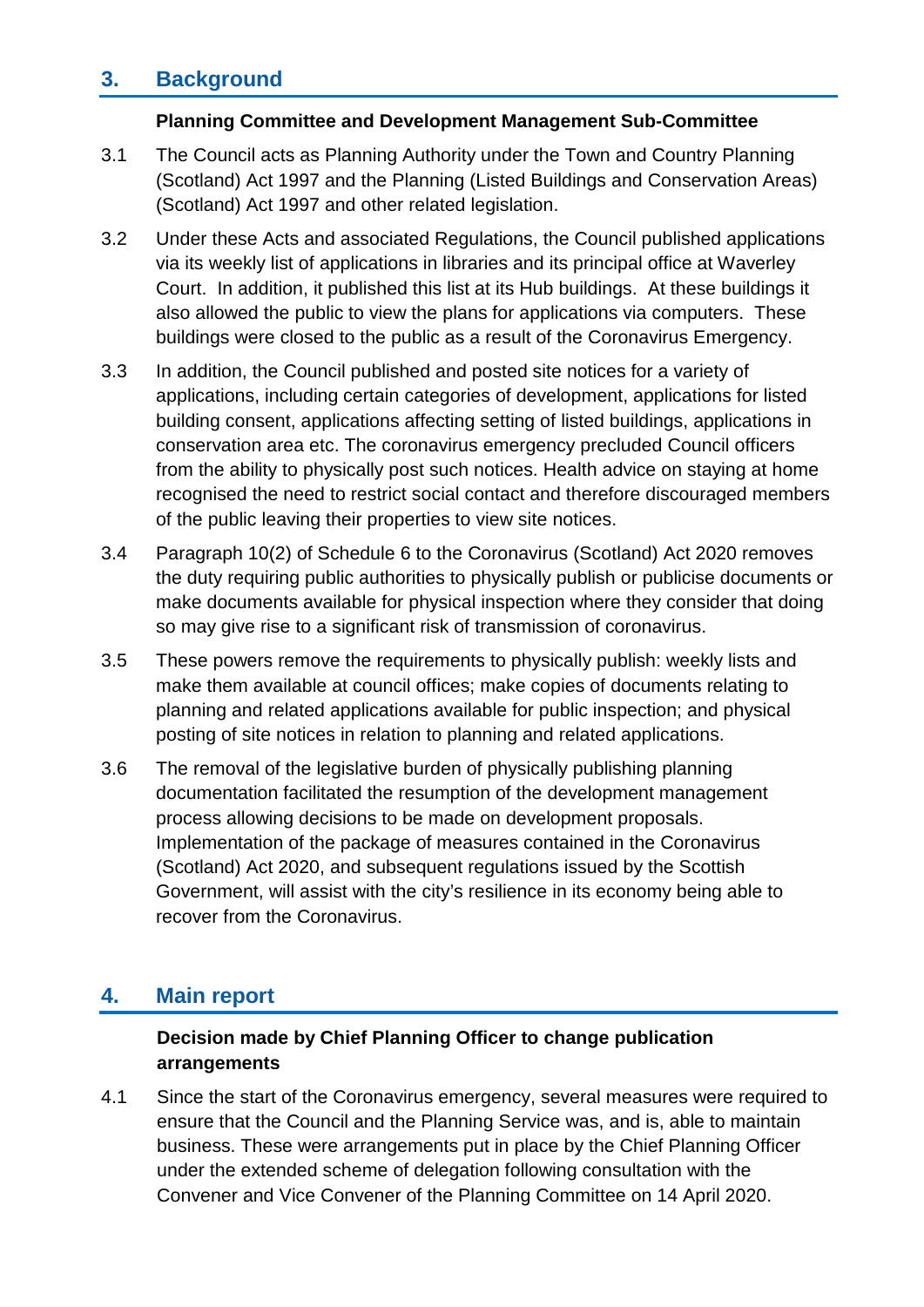- 4.2 These arrangements were implemented in accordance with the provisions contained in the Coronavirus (Scotland) Act 2020 to allow the resumptions of the statutory development management process. This included no longer physically publishing the weekly list of applications and making it available at the Council's principle office or local libraries. In addition, for all cases requiring additional publicity in terms of the need for site notices, the posting of site notices was ceased.
- 4.3 The Council continued to publish the weekly list on its website and Community Councils and other stakeholders were directed to this platform to obtain information pertaining to development management.
- 4.4 After an initial period when it was not possible to publicise notices in the Edinburgh Gazette and a local newspaper (Edinburgh Evening News), publication was resumed. All existing cases where this publicity had not been carried out during that initial period were publicised, and subsequent cases were published in accordance with the legislative requirements.
- 4.5 Similarly, it had not been possible in the initial period to notify neighbours. Neighbour notification of these applications was subsequently carried out and was resumed for those applications subsequently received. Neighbour notification letters were amended to advise that physical publication of notices and inspection of applications at Council offices and libraries has ceased during the current emergency and that details of applications will only be available on the Planning and Building Standards Portal.
- 4.6 Applications caught by the Coronavirus pandemic, during the initial period were released on a phased basis to assist with administration of the backlog and to ensure that weekly lists were manageable for stakeholders, consultees and other interested third parties.
- 4.7 As narrated to the Leadership Advisory Panel, where possible, the Planning Service sought extensions of time to applications to help avoid potential appeals for non-determination.
- 4.8 The Planning Service continued to process planning and related applications which were submitted and had the necessary publicity carried out, and will, where possible, continue to make delegated decisions on these.

#### **Proposed arrangements going forward**

- 4.9 In relation to these measures, except for site notices, it is proposed to continue with them until 31 December 2020.
- 4.10 As the extended scheme of delegation ends on 1 September 2020, to enable flexibility, if the Chief Planning Officer considers that these measures need to continue beyond the date of 31 December 2020, it is recommended he shall take a decision to do so following consultation with the Convener and Vice Convener of the Planning Committee and report to Committee on that decision thereafter.
- 4.11 As the number of cases within the community has dropped, the risk of contracting coronavirus since March has reduced. The risk of contracting it is also relatively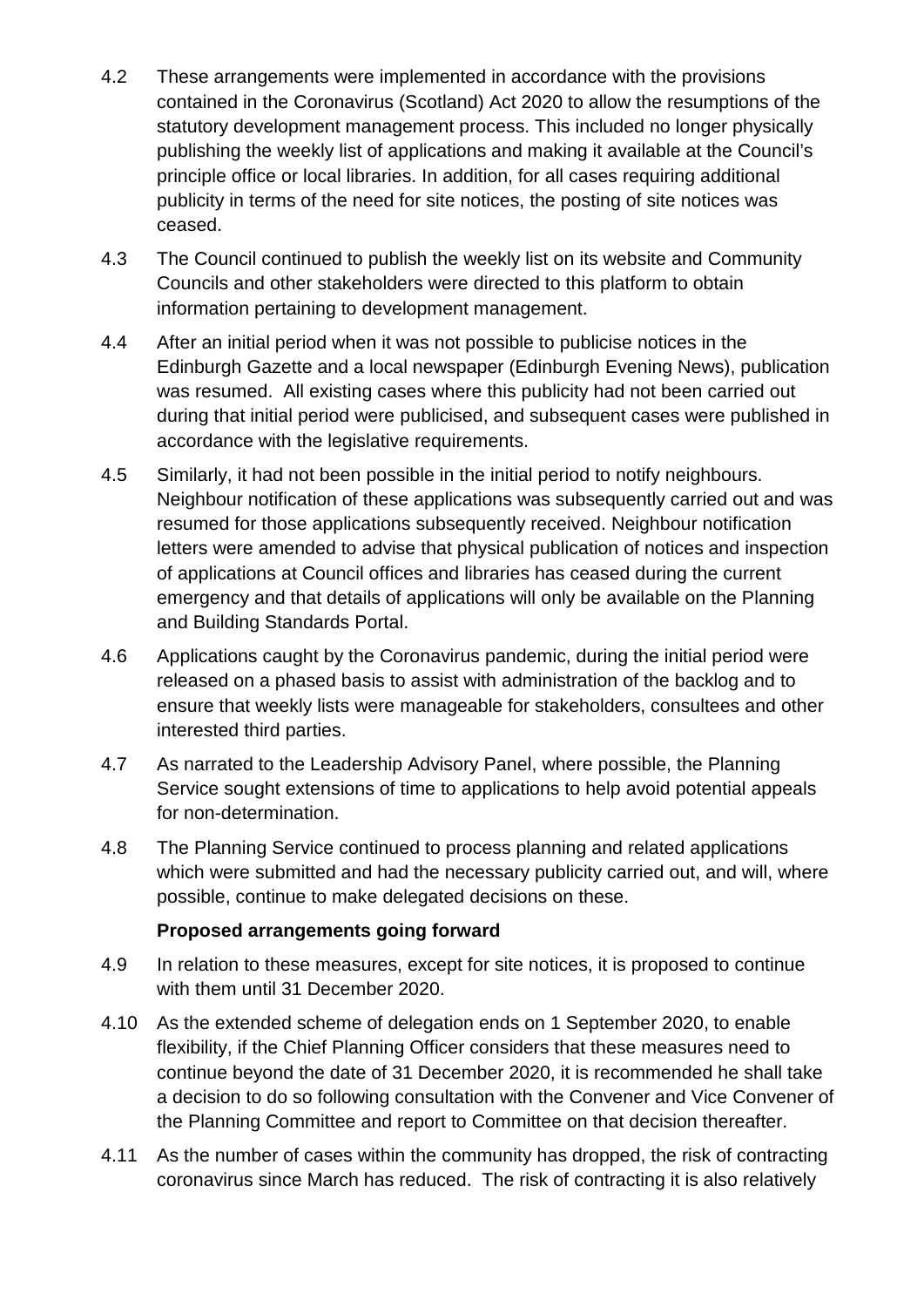low in external environments. As restrictions on movement have eased, people are able to get out and about more. Therefore, it is proposed to resume the posting of site notices from 6 October 2020.

4.12 As the situation can change rapidly, it is recommended that while the posting of site notices is resumed, the decision to do this is made on the basis that the Chief Planning Officer is given the ability to suspend the posting of site notices if he considers the risk of infection has increased to a level where the posting of site notices is no longer safe for staff or where the posting of such notices would be counter to objectives of community health protection.

## **5. Next Steps**

5.1 If the recommendations of paragraphs 4.9 to 4.11 of this report are accepted, these shall be implemented.

## **6. Financial impact**

6.1 Resumption of the development management process allowed developers to continue their work so that when the coronavirus measures reduced development within the city could more readily continue. This approach therefore helps the resilience of the City's economy.

## **7. Stakeholder/Community Impact**

- 7.1 The contents and recommendations neither contribute to, nor detract from, the delivery of the three Public Sector Equality Duties.
- 7.2 The contents and recommendations described in the report do not deliver any outcomes relating to the ten areas of rights, nor do they enhance or infringe them.
- 7.3 There is no environmental impact arising from the contents of this report.

## **8. Background reading/external references**

- 8.1 [Coronavirus \(Scotland\) Act 2020](https://www.legislation.gov.uk/asp/2020/7/contents)
- 8.2 [Town and Country Planning \(Scotland\) Act 1997](https://www.legislation.gov.uk/ukpga/1997/8/contents)
- 8.3 Planning (Listed Buildings and [Conservation Areas\) \(Scotland\) Act 1997](https://www.legislation.gov.uk/ukpga/1997/9/contents)